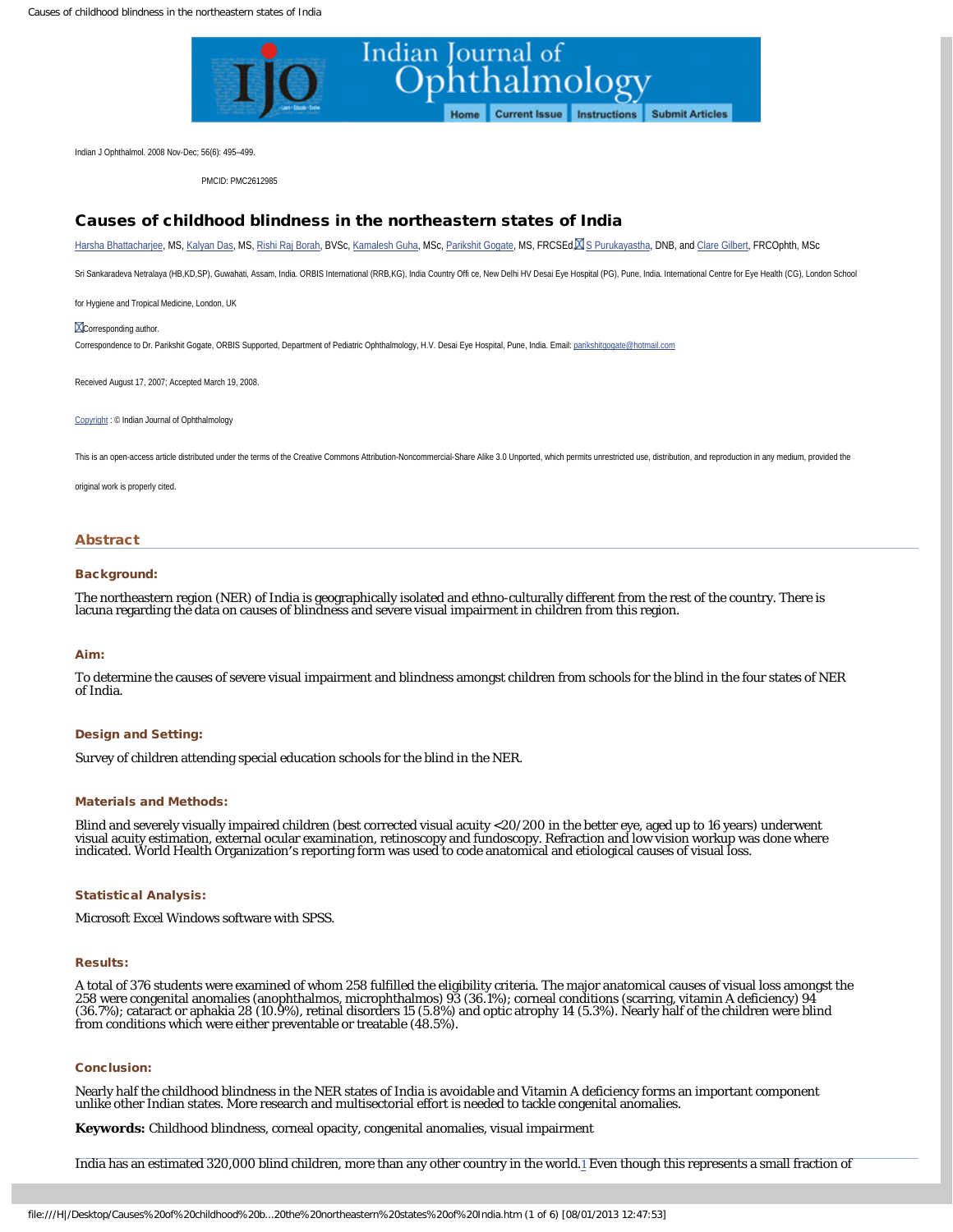the total blindness, the control of blindness in children is one of the priority areas of the World Health Organization′s (WHO) ″Vision 2020: the right to sight″ program. This is a global initiative, which was launched by WHO in 1999 to eliminate avoidable blindness worldwide by the year [2](#page-0-0)020.<sup>2</sup>

Although blindness in children is relatively uncommon, this age group is also considered a priority as severe visual loss in children can affect their development, mobility, education, and employment opportunities. This has far- reaching implications on their quality of life and their affected families. In terms of the ′blind person years′ they form the maximum burden of blindness on the community, next only to cataract, the commonest cause of avoidable blindness.<sup>[3](#page-0-0)</sup> The prevalence of blindness in children ranges from approximately 0.3/1000 children in affluent regions to 1.5/1000 in the poorest communities. Globally there are estimated to be 1.4 million blind children, almost three-quarters of them live in developing countries.<sup>3</sup>

The population of India in 2001 was estimated to be 1.03 billion, approximately 420 million were children under 16 years of age (40.8%).[4](#page-0-0) India is a land of contrasts and there are huge differences amongst the 30 states that form the Union of India. The seven northeastern states are geographically isolated from the rest of the country and are different culturally, socially and economically. The people are predominantly of mongoloid race unlike the majority of Indians. Even though the central and state governments have taken efforts to develop these states, they remain at different stages of development. The topography is rugged and communication is difficult as compared to other states. Hence the childhood blindness pattern in these states may be different from that observed in other parts of the country.

Information on the major causes of blindness in children is required to design effective prevention of blindness programs.[5](#page-0-0) Reliable, population-based data on the causes of blindness in children are difficult to obtain in developing countries as registers of the blind do not exist, and very large sample sizes would be required for formal cross-sectional surveys. Alternative sources include the use of key informants, and examination of children identified as blind in community-based rehabilitation programs. Examination of children in special institution has increasingly been used to provide data on the causes of blindness in children, but possible sources of bias need to be borne in mind.

The standard reporting form for recording the causes of visual loss in children, developed by the International Centre for Eye Health, London for the WHO prevention of blindness program<sub>6</sub> has been used in various states of India[.7,8](#page-0-0) But the northeastern states have not been covered so far.

The primary objectives of the present survey were to determine the causes of blindness in children in schools for the blind in northeast India, to assess the profile of causes of blindness by analyzing the data by age group, and to compare the findings of this study with data obtained from other states of India. The survey includes four out of seven states of Northeast India viz. Assam, Manipur, Mizoram, and Tripura. Arunachal Pradesh and Nagaland have no school for blind children. Meghalaya has two schools for the blind but were not included in the survey due to some limitations.

#### Materials and Methods

The schools for blind children in the northeastern states were identified with the help of blindness control societies of each state. The required permission for screening of the children was obtained from the principal/headmaster of each school. The concerned authorities of each school were briefed about the aims and objectives of the study. The school authorities were requested to inform the parents of the children at the time of screening.

UNICEF defines childhood as 0 to 16 years inclusive. The WHO defines blindness as a corrected visual acuity in the better eye of less than 10/200, and severe visual impairment as corrected visual acuity in the better eye of less than 20/200 but equal to, or better than 10/200. The Indian definition has a best corrected visual acuity <20/200 in the better eye as blind.

An ophthalmologist and an optometrist from Sri Sankaradeva Nethralaya (SSN) in Guwahati, the region′s largest city, examined the children in the respective school premises. A local ophthalmologist was also involved in the process to provide assistance in order to overcome<br>the language barrier. The relevant information was collected from the class teachers an the students of the blind school irrespective of age. Brief demographic details, medical and family history of each child were recorded. The ophthalmologists from SSN carried out a detailed eye examination of each child.

Visual acuity was assessed in each eye using a Snellen tumbling ″E″ visual acuity test chart. The child who did not cooperate with the ″E″ chart, were assessed for the ability to fix and follow light. Near vision were assessed using figures equivalent to N. The visual status of children was recorded using WHO categories of visual impairment before and after refraction.

To categorize a child under low visual category, simple tests of functional vision were used. They were, the ability to navigate around two chairs set two meters apart unaided with a visual acuity of <20/60 to light perception; to recognize faces at a distance of three meters, and to recognize the shape of three two-cm symbols at any near distance. The children who failed to cooperate with these tests due to additional handicaps were judged on their visual behavior.

Refraction and low vision aid assessment were performed in all children who were able to perform the tests of functional vision by an optometrist.

Anterior segments of the eye were examined using a light and loupe magnifier and/or with a handheld slit-lamp. The posterior segment was examined using direct and indirect ophthalmoscope after dilatation of pupil.

The WHO prevention of blindness program′s (WHO/PBL) eye examination record for children with blindness and low vision was used to categorize the causes of blindness and to record the findings, using the definitions in the coding instructions[.6](#page-0-0)

The anatomical classification of causes of visual loss defined that part of the eye which had been damaged leading to visual loss (such as cornea, lens, retina, optic nerve, whole globe). Where two or more anatomical sites were involved the major site was selected, or where two sites contributed equally, the most treatable condition was selected. The etiological classification was divided into five categories depending<br>on the time of onset of the condition leading to blindness (hereditary, intrau need of optical, medical or surgical interventions was recorded and the visual prognosis was assessed. Children requiring further<br>investigations and treatment procedures were referred to SSN or to contact the accompanying The data were entered into a database and analyzed using SPSS for Windows.

#### Results

A total of 376 students were examined in 12 schools for the blind in the northeastern region (NER). The highest numbers of children examined were from the state of Assam with 174 (67.4 %) followed by Manipur 36 (14.0 %), Tripura 25 (9.7%), and Mizoram 23 (8.9 %). The list of the schools visited is given in Appendix 1. Twenty out of 376 (5.3%) students had undergone cataract surgery, while five (1.3%) had undergone glaucoma surgery and penetrating keratoplasties had been done in five (1.3%) children. Family history was found to be present in 38 out of 376 (10.1%) cases and a history of consanguineous marriage of the parents was recorded in 24 out of 376 (6.4%) of cases. Additional disability was found in 19 (5%) children only.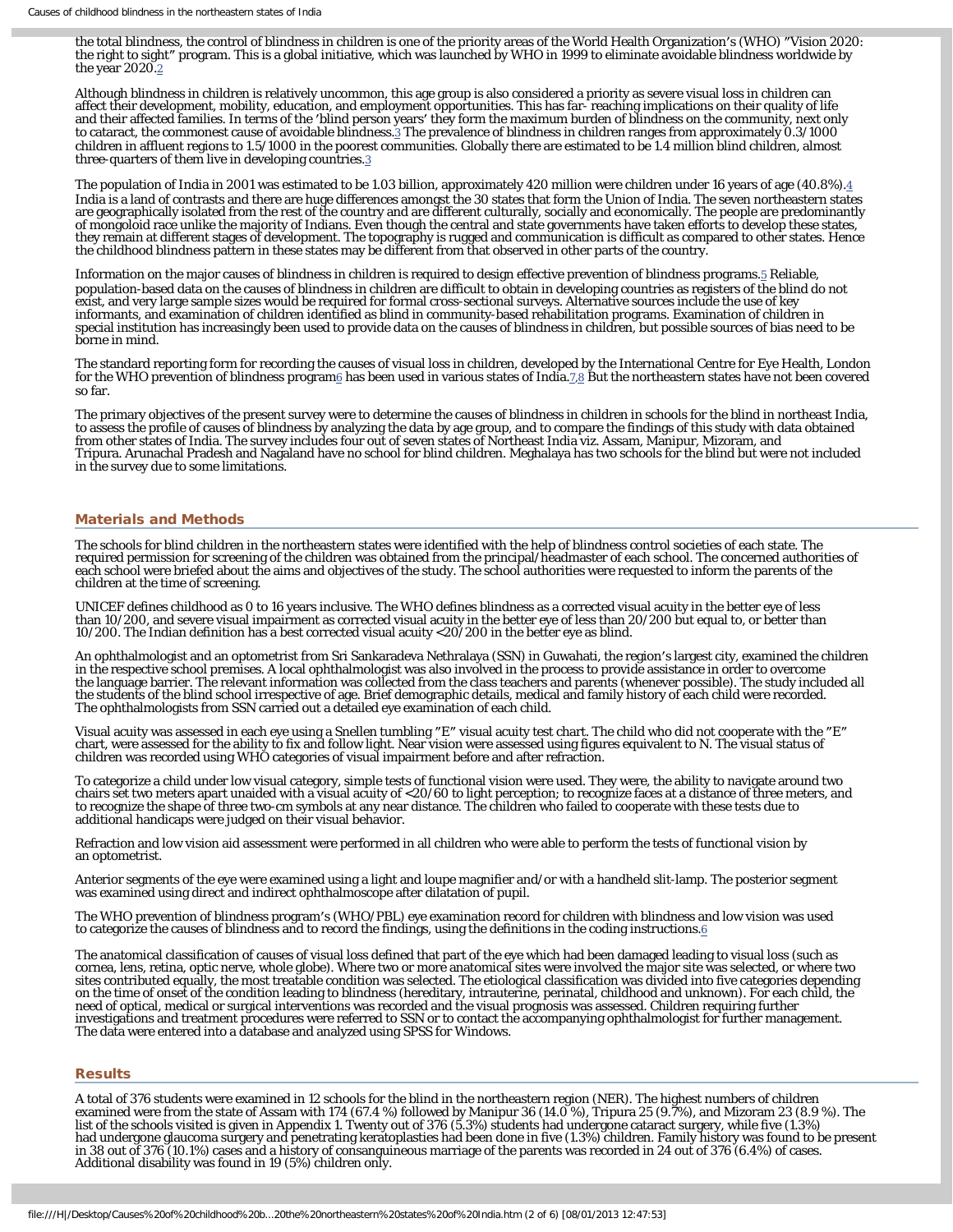Of the 376, 260 were children less than 16 years of age. Two (0.8%) of the 260 had visual acuity of 20/200 to 20/80, 18 out of 260 (6.9 %) were severely visually impaired (SVI) and 240 out of 260 (92.3 %) were blind, having visual acuity <10/200 in the better eye. <u>Table 1</u> shows the children examined from each state. Data on causes were analyzed for the 258 children who were severely visually impaired or blind after refraction (<20/200 in the better eye), blind by Indian standards.

Among the children examined, 152 out of 258 (58.9 %) were males and 106 out of 258 (41.1 %) were females. There were 97 out of 376 (25.8%) students with functional low vision.

The whole globe 93 (36.1%), cornea 94 (36.4%), lens 28 (10.9%), retina 15 (5.8%) optic nerve 14 (5.4%) and uvea six (2.3%) were found to be the most frequently affected sites of abnormality [<u>[Table 2\]](http://www.ncbi.nlm.nih.gov/pmc/articles/PMC2612985/table/T2/)</u>. The globe appeared normal in one child with high pathological myopia, in one child with keratoconus, in three children with cortical blindness and three with idiopathic nystagmus.

The etiological classification was based on the time of onset of the insult leading to visual loss, and the findings are shown in [Table 3.](http://www.ncbi.nlm.nih.gov/pmc/articles/PMC2612985/table/T3/) Hereditary factors were identified in 18 (7%) cases, in which there was a positive family history of another similarly affected individual or well recognized or proved genetic/chromosomal disorders according to WHO/PBL eye examination record coding instructions. Postnatal causes were responsible for visual loss in 99 (38.4%) children, vitamin A deficiency being the single commonest cause 62 (24.0%) followed by measles 20 (7.8%).

In 134 (51.9%) children the underlying cause remained undetermined; among them the abnormality had been present since birth in 95 (36.8%) children, and cataract and glaucoma of unknown cause were responsible for blindness in 26 (10.1%) and seven (2.7%) children, respectively.

One hundred and twenty-five (48.5%) children had potentially avoidable cause of blindness: preventable causes in 91 (35.3 %) children, and treatable causes in 34 (13.2%) children. Vitamin A deficiency and measles combined together was the major preventable cause of visual loss (31.8%), and cataract (10.1%) and glaucoma (2.7%) were the main treatable causes.

### **Discussion**

There are some biases inherent in any study of children in schools for the blind. Children with multiple disabilities, preschool age children, those who have died, those from lower socioeconomic groups, and those from rural communities are likely to be under-represented in schools for the blind compared with population-based studies. In the present study, only 5% children had an additional disability, which is similar to a survey done in Maharashtra $\delta$  and Delhi, $\delta$  as children with multiple disabilities are often refused entry to schools for the blind in India.

Amongst children attending schools for the blind, corneal blindness was the most common cause of SVI and blindness (36.4%) and the major preventable cause identified. It was difficult to distinguish the different infectious causes of corneal blindness (such as<br>ophthalmia neonatorum) without a good history. However, Vitamin A deficiency (VAD) is likely in many cases leading to keratomalacia and then to blindness. As VAD is associated with a high mortality rate, the children in schools for the blind represent only the survivors of a much larger problem. Vitamin A deficiency is known to vary markedly between regions.<u>7</u> A history of measles (which can precipitate acute VAD) was also found in some cases (7.8%) of corneal blindness and this would be preventable by immunization. The high incidence of VAD-related blindness is, however, a cause of concern. It is an easily preventable cause of blindness and VAD as a cause of blindness in children has decreased in the more prosperous states like Maharashtra in west India[.8](#page-0-0) Congenital abnormalities of the globe (microphthalmos, anophthalmos and coloboma) were responsible for 30.6% of SVI and blindness. This is slightly higher than the results of the blind school study in Delhi in north India (27.4%),[9](#page-0-0) Karnataka (28.7%) and Tamil Nadu in south India (20.6%)7, but comparable to results from Maharashtra in west India (35%)[.8](#page-0-0)

The proportion of disease attributed to genetic factors in this study 18 (7%) is lower than the results from schools for the blind in south India (23%).[10](#page-0-0) The low proportion of genetic disease is likely to be related to the absence of consanguineous marriage in most of the NER. Research is needed to identify the causes of microphthalmos, anophthalmos and other anomalies of the globe in children.

The importance of hereditary factors (7%) and childhood factors (38.4%) contrasts with the small contribution from perinatal (three, 1.2%) and intrauterine factors (four, 1.6%). However, this study may underestimate the importance of both genetic and intrauterine factors, as in 36.8% of children the abnormality had been present since birth but the etiology could not be determined. The presence of a large proportion of children with visual loss of undetermined etiology is consistent with results from other studies using similar methods and reflects the limited investigations available and the lack of examination of family members in many cases.

A study of schools for the blind in south India had identified retinal dystrophies (including albinism) as the most common single cause of SVI and blindness, accounting for 26.1%.<sup>11</sup> In our study retinal dystrophies accounted for only six (2.34%). Causes of SVI and blindness, which require specialist ophthalmic interventions, were cataract/aphakia 28 (10.8%) and buphthalmos/glaucoma 8 (3.7%).

To develop control programs to prevent childhood blindness, it is necessary to identify important avoidable causes in each country and monitor the changing patterns of childhood severely visually impaired or blind in different regions of the country over time. At least half, 125 (48.5%) of the children, were blind from potentially preventable or treatable conditions. Preventable causes 91 (35.3%) included VAD and measles 32 (31.8%), trauma and traditional harmful practices (TMP) 5 (1.9%), autosomal dominant conditions 2 (0.8%), and TORCH infection 2(0.8%). These findings suggest the importance of primary prevention, for example, high measles immunization coverage, promotion of breast feeding, health and nutrition education, and continued programs for the control of VAD through child survival programs. Easy availability of first aid and antibiotic eye drops would decrease the incidence of blinding corneal ulcers due to trauma.

Treatable causes of blindness 34 (13.2%) included cataract 26(10.1%), glaucoma seven (2.7%), and retinopathy of prematurity one (0.4%). Congenital cataract was the most important treatable cause of childhood blindness for which early diagnosis and referral, surgery by an experienced ophthalmologist, and long-term follow-up and management of aphakia and amblyopia are essential. There is a need to expand specialist pediatric ophthalmic services in the northeast, and it has been recommended that there should be one well-equipped child eye care center for every 10 million total population. It is important to begin to develop screening for retinopathy of prematurity as that is an increasing problem in countries with improving and expanding neonatal intensive care. Only one case was seen in this series, but a similar study from Delhi, the national capital that had better healthcare facilities, had more retinopathy of prematurity. $9$ 

Those with aphakia, microphthalmos, coloboma, pathological myopia, keratoconus and albinism were most likely to benefit from spectacles and/or low-vision aids. The provision of low- vision services (by a low-vision team) are extremely necessary for SVI and blind children to maximize their residual vision and subsequent improvement of quality of life.

The study also demonstrates the need for mandatory ophthalmic evaluation, refraction and assessment for low- vision devices prior to admission to schools for the blind because 24 (6.4%) students were classified as not blind, or SVI after refraction and another 13.6% students had potentially treatable disease. This evaluation should be repeated every two-three years.

Integrated education has been initiated in the state but the number of children integrated is still low. An alternative would be to encourage low-vision classes with print education in the blind schools alongside Braille classes, but this would require investment in teaching materials.

The pattern of childhood blindness in the northeastern states reveals the diversity of the region. Preventable causes like Vitamin A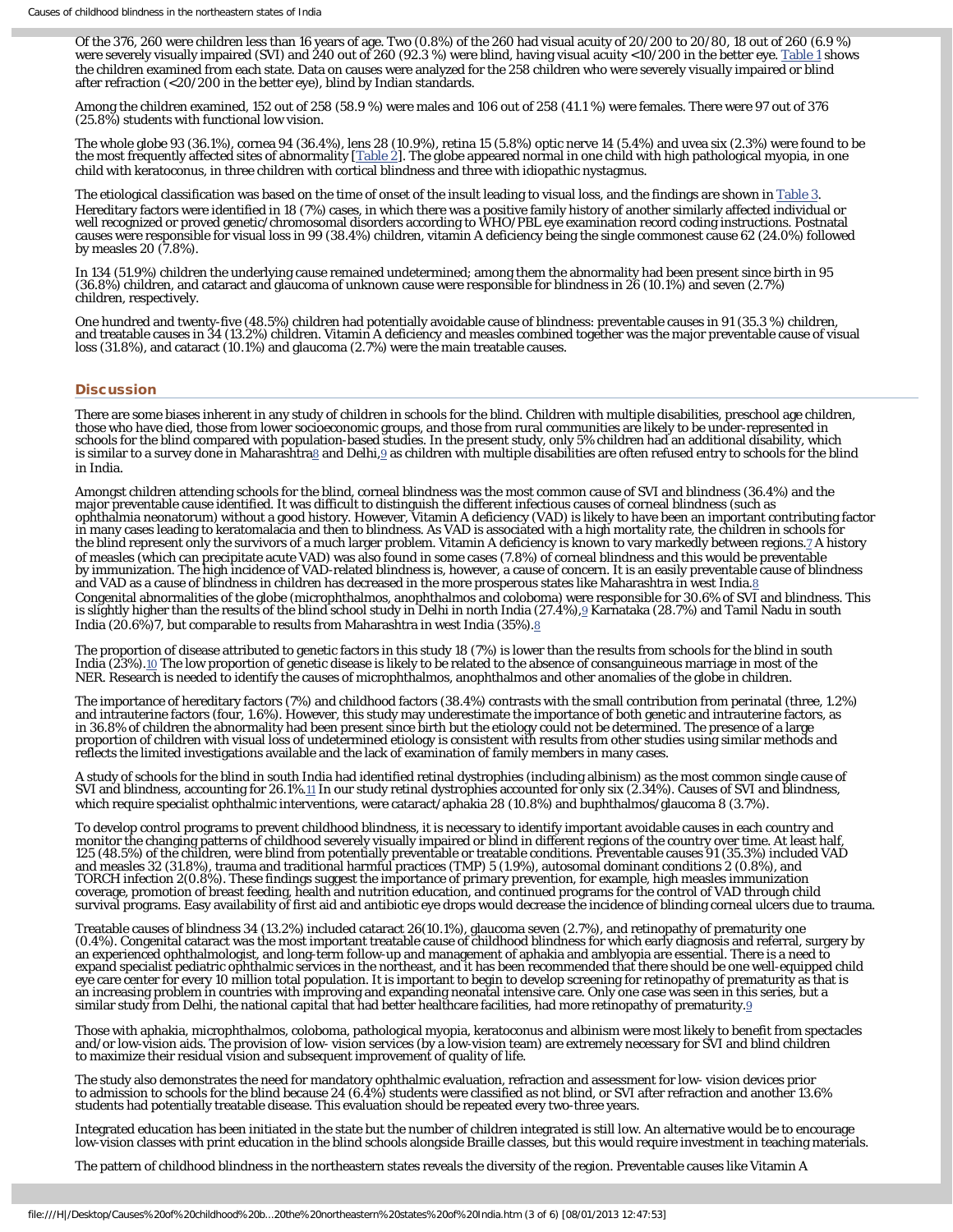deficiency and corneal blindness are still common but newer challenges like congenital anomalies and retinopathy of prematurity are also seen. An integrated approach is needed to tackle this problem.

### Acknowledgments

The authors are grateful to the State Blindness Control Societies of Assam, Mizoram, Manipur and Tripura for extending much needed help in the survey. We thank all the Principals/ Headmasters of schools for the blind and the children for their valuable help and consent.

We thank Dr. Jayanta Baruah, Nogaon, Dr. Narayan Bodoloi, Jorhat, Dr. R. K. Phukan, Lakhimpur, Dr. Yima Singh, Imphal, Dr. Manik Das, Agartala, Dr. Ramsanga and Dr. Nupuii for their valuable contribution to this survey.

We also thank Mr. Ratan Kalita, Mr. Amal Sarma, Mr. Jadu Das and Mr. Pranb Nath of Sri Sankaradeva Nethralaya for their contribution with the analysis of the data collected. Dr. Kuldeep Dole and Vasudha Raut of H.V.Desai Eye Hospital for reviewing the manuscript.

### **Footnotes**

Source of Support: Nil

Conflict of Interest: None declared

### References

1. Gilbert C, Rahi J, Quinn G. Visual impairment and blindness in children. In: Johnson , Minassian , Weale , West , editors. Epidemiology of eye disease. 2nd ed. UK: Arnold Publishers; 2003.

2. World Health Organization. Global initiative for the elimination of avoidable blindness. Geneva: WHO; 1997.

3. Rahi JS, Gilbert CE, Foster A, Minassian D. Measuring the burden of childhood blindness. Br J Ophthalmol. 1999;83:387–8. [PMCID: PMC1723010] [PubMed: 10434856]

4. Census of India 2001. India: Registrar General and Census Commissioner; 2001.

5. Dandona L, Gilbert CE, Rahi JS, Rao GN. Planning to reduce childhood blindness in India. Indian J Ophthalmol. 1998;46:117–22. [PubMed: 9847489]

6. Gilbert C, Foster A, Negrel AD, Thylefors B. Childhood blindness: A new form for recording causes of visual loss in children. WHO Bull. 1993;71:485–9.

7. Rahi JS, Sripathi S, Gilbert CE, Foster A. Childhood blindness due to vitamin A deficiency in India: Regional variations. Arch Dis Child. 1995;72:330–3. [PMCID: PMC1511233] [PubMed: 7763066]

8. Gogate P, Deshpande M, Sudrik S, Kishore H, Taras S, Gilbert C. Changing pattern of childhood blindness in Maharashtra, India. Br<br>J Ophthalmol. 2007;91:8–12. [PMCID: PMC1857577] [PubMed: 16809383]

9. Titiyal JS, Pal N, Murthy GV, Gupta SK, Tandon R, Vajpayee RB, et al. Causes and temporal trends of blindness and severe visual impairment in children in schools for the blind in North India. Br J Ophthalmol. 2003;87:941–5. [PMCID: PMC1771821] [PubMed: 12881329]

10. Rahi JS, Sripathi S, Gilbert CE, Foster A. The importance of prenatal factors in childhood blindness in India. Dev Med Child Neurol. 1997;39:449–55. [PubMed: 9285435]

11. Hornby SJ, Adolph S, Gothwal VK, Gilbert CE, Dandona L, Foster A. Evaluation of children in six blind schools of Andhra Pradesh. Indian J Ophthalmol. 2000;48:195–200. [PubMed: 11217250]

### Figures and Tables

### Table 1

| Name of the state | Total | Male | Female |  |
|-------------------|-------|------|--------|--|
| Assam             | 174   | 105  | 69     |  |
| Mizoram           | 23    | 13   | 10     |  |
| Tripura           | 25    | 13   | 12     |  |
| Manipur           | 36    | 21   | 15     |  |
| Total             | 258   | 152  | 106    |  |

State and gender-wise distribution of severely visually impaired and blind children in northeastern states of India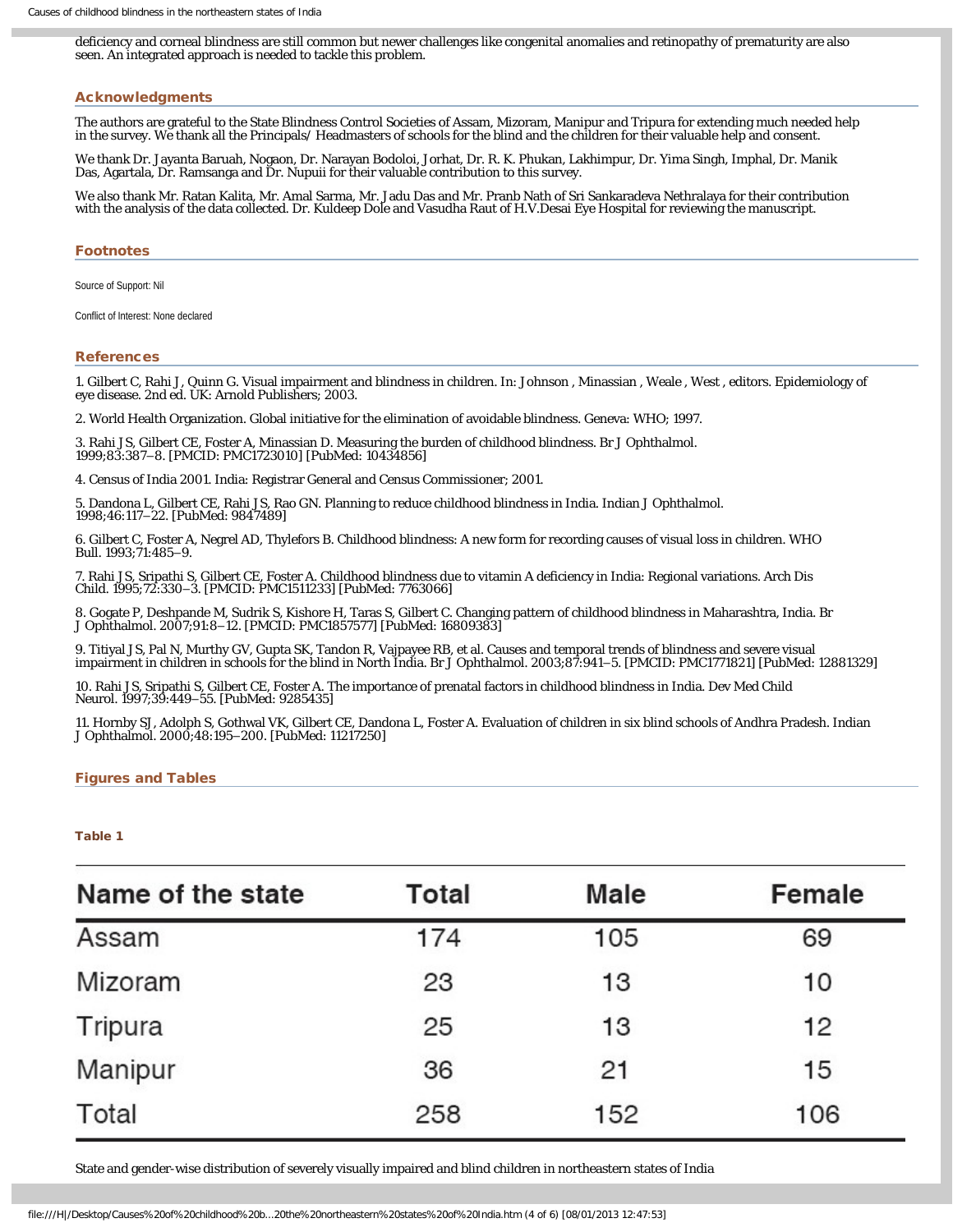| ____ |  |
|------|--|
|      |  |

| Categories                       | No. | $\%$   | Causes                                                             | No. | $\%$   |
|----------------------------------|-----|--------|--------------------------------------------------------------------|-----|--------|
| Whole globe                      | 93  | 36.1   | Microphthalmos                                                     | 54  | 20.9   |
|                                  |     |        | Anophthalmos                                                       | 25  | 9.7    |
|                                  |     |        | Buphthalmos**                                                      | 8   | 3.1    |
|                                  |     |        | Secondary glaucoma**                                               | 3   | 1.2    |
|                                  |     |        | Others                                                             | 3   | 1.2    |
| Cornea                           | 94  | 36.4   | Staphyloma*                                                        | 49  | 19.0   |
|                                  |     |        | Scar*                                                              | 40  | 15.5   |
|                                  |     |        | Others                                                             | 5   | 1.9    |
| Lens                             | 28  | 10.9   | Cataract**                                                         | 22  | 8.5    |
|                                  |     |        | Aphakia**                                                          | 2   | 0.8    |
|                                  |     |        | Pseudophakia**                                                     | 2   | 0.8    |
|                                  |     |        | Others                                                             | 2   | 0.8    |
| Retina                           | 15  | 5.8    | Dystrophy                                                          | 6   | 2.3    |
|                                  |     |        | Albinisim                                                          | З   | 1.2    |
|                                  |     |        | $ROP**$                                                            | 2   | 0.8    |
|                                  |     |        | Others                                                             | 4   | 1.5    |
| Optic nerve                      | 14  | 5.4    | Atrophy                                                            | 14  | 5.4    |
| Uvea                             | 6   | 2.3    | Coloboma                                                           | 5   | 1.9    |
|                                  |     |        | Others                                                             | 1   | 0.4    |
| Others                           | 8   | 3.1    | Pathological myopia                                                | 1   | 0.4    |
|                                  |     |        | Keratoconus**                                                      | 1   | 0.4    |
|                                  |     |        | <b>Cortical blindness</b>                                          | 3   | 1.2    |
|                                  |     |        | Idiopathic nystagmus                                               | З   | 1.2    |
| Total                            | 258 | 100.00 |                                                                    | 258 | 100.00 |
| ROP - retinopathy of prematurity |     |        | *Preventable causes of blindness; **Treatable causes of blindness, |     |        |

Classification based on anatomical disorder of children with severe visual impairment and blindness